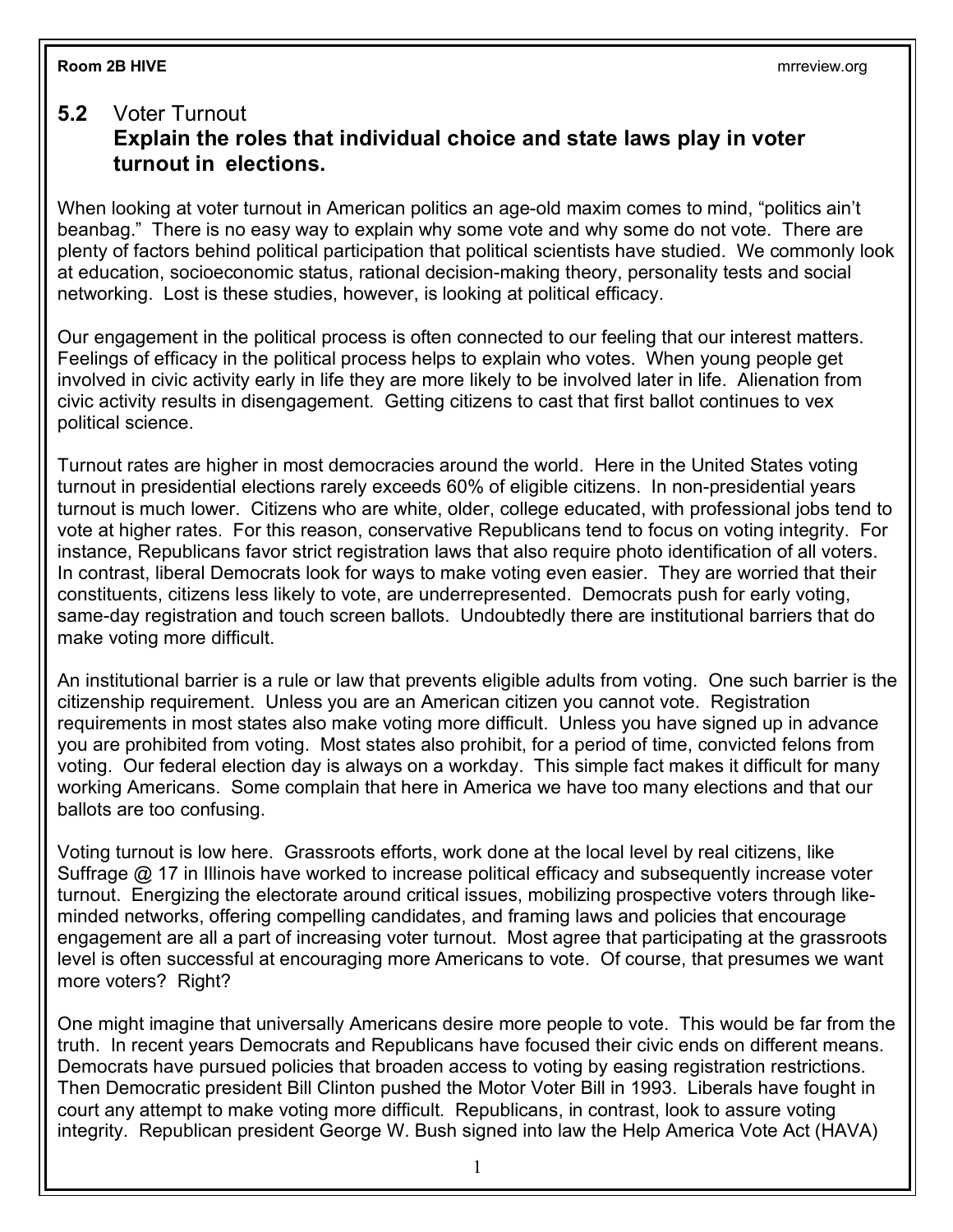in 2002. This law modernized voting procedures in hope of reducing any Election Day shenanigans. HAVA modernized voting by replacing old punch card technologies with touch screen voting machines. In the end both goals are noble yet reflect the interests of each political party. It is argued that Democrats are advantaged when turnout is higher while Republicans are helped by the turnout of more traditional voters.

More recently Voter ID laws and early voting opportunities have inspired both debate and legal actions. State laws that require voters to have photo-identification, it is argued, depresses turnout. Voters without a photo ID tend to be poor, urban and a member of a minority group. Democrats representing this demographic have been the loudest critics. The evidence of voter suppression, however, is unclear. The Supreme Court has upheld voter ID laws, particularly those in Indiana, by declaring the "valid interest in protecting the integrity and reliability of the electoral process." Republicans cheered the Court's decision.

Republicans are less cheery about early voting laws. States have always made provisions for absentee ballot voting. Now majorities of states offer opportunities to vote early, to vote before the official Election Day. Facilitating early access to voting would appear to advantage those groups of people who are less likely to vote on Election Day. This would appear to advantage Democrats. The evidence is less clear. Most scholars have concluded that the most important help when trying to increase voter turnout is not through easier access to the ballot but through easier access to registration.

Still present in most states is a two-step process to casting a vote. Before you can vote you must register, most often not on Election Day. Many states require voter registration weeks in advance of Election Day. Such laws impose institutional barriers to voting. Even types of elections affect turnout. We turn out for presidential elections but tend to stay home for mid-term and local elections.

Angus Campbell and Philip Converse wrote the book on voting back in 1960, its simple title – *The American Voter*. In their "funnel of causality" the authors of *The American Voter* recognized that ultimately political decisions were made based upon attitudes toward the parties and the candidates. Membership in social groups, population movement and personality were important but less so. Issues mattered little. Voters were portrayed less as rational agents and more as conduits to exogenous factors. Voters in this study showed "a long-term psychological attachment to a political party."

*The American Voter* established party identification as the leading determinant of one's voting behavior. Additionally, these authors found that most voters stand pat with their party loyalties. Voters choose the same party over and over. This attachment, they argued, was largely affective. Choices based upon strict policy agreement were less common. Party loyalty goes up with age.

One need not be concerned that *The American Voter* was written over fifty years ago. Its basic claims appear as true today as they were in 1960. Though we may teach the demise of the political party and the rise of the independent voter, party identification continues to be the wellspring of electoral victory. Though one might imagine that political efficacy and engagement correlate, political science appears to suggest that voting is a muscle memory. Once you vote, you will vote again and again. Voting is a civic habit. For many this habit has not yet formed. Whether or not we make voting easier may not in the end make much difference. Only you can make that difference. Vote.

There are many factors that influence voter choices. Political science demonstrates that party ID and candidate characteristics primarily determine voting decisions. Little has changed on these two fronts. Yet more and more research is beginning to suggest that voters care about specific issues as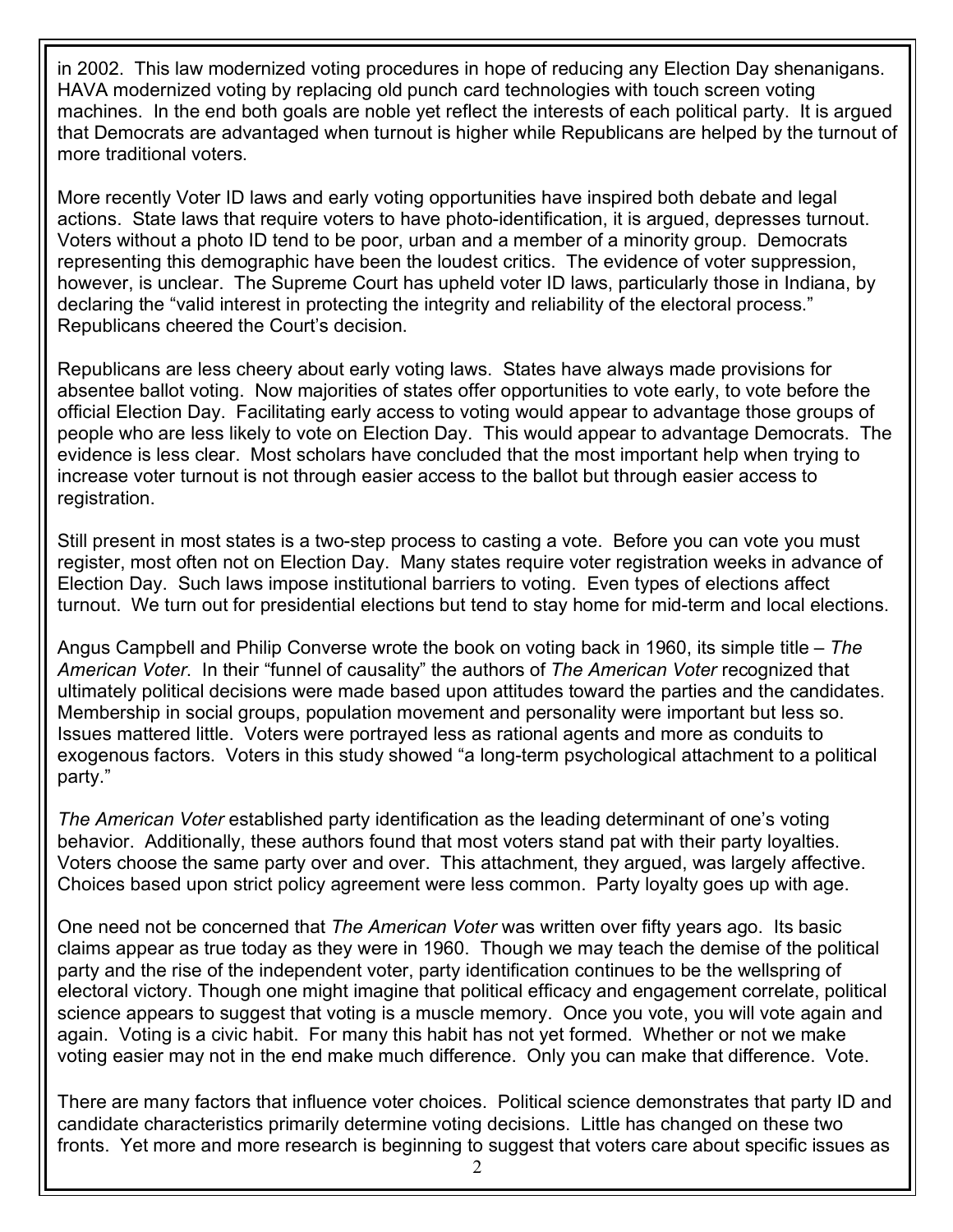well. The lack of familiarity with issues has often been cited as a characteristic of American voters. New evidence appears to give "we the people" more credit in making educational choices when casting our ballot.

In the political jungle, your behavior is greatly influenced by who raised you. If raised by Democrats, you are more likely to behave like a Democrat. The same would be true for those raised by Republicans. It has been a long held belief in political science that party identification best helps us understand civic activity. It is argued that family provides the primary means of political socialization. These familial influences serve as a catalyst to group identity and subsequently to political action. Most political science would say,

*Partisanship is a powerful influence on people's perception of politics. One's identification with a political party strongly informs candidate choice during campaigns. When information levels are low, people use their partisanship as a decision heuristic to fill in the blanks. When faced with new political information, people's partisan priors bias how this information is interpreted. In other words, party identification is central to understanding how citizens interpret public affairs and make political decisions.*

For many of us these partisan biases were formed in our adolescence. They prove to be stable over time. Partisan identification must be seen as a primary factor when trying to explain voter choices in American politics. If you cannot understand a friend's political outlook, look at where their tree fort was located in their youth.

Partisan identification, however, should not be seen as the only factor that influences voter choices. Candidate characteristics continue to take on an ever more important role. Candidate-centered campaigns can now be seen as a game changer. As our nominating process has become more democratic with the rise of direct primaries individual candidates make direct appeals to voters. Technology advancements as well help explain how candidate characteristics are more and more important. Radio, television and the Internet all provide greater intimacy between candidate and voter. We no longer need Party bosses to filter candidates. We assess competency and character for ourselves. Voters now demand to see their candidates on TV talk shows, up close in town hall meetings and even as guests on popular entertainment outlets. Our candidates now create viral videos, they Tweet and use Instagram. Voters now increasingly make visceral decisions based on personal preference rather than simply relying on elites. This allows for a new type of candidate, often unfiltered and more extreme.

Popular studies have claimed that "widespread ignorance and indifference over many matters of policy" characterize the American voter. Worse, independent voters appear "devoid of policy interests or concerns." To the contrary, issue salience appears to be growing. Contemporary political issues now can be shown to be an important factor in determining voter choices. In his classic study David E. RePass has argued,

*What is important to observe from this study is that by and large the voting public has at least a few substantive issues in mind at the time of an election, and the voters seem to be acting more responsibly than had previously been thought. To be sure, images of the presidential candidates are still the most important factor in the electoral decision; at least this was true in 1964. But this personal feeling about a candidate is not the only basis for choice there are substantive concerns as well. Furthermore, when we allow voters to define their own issue space, they are able to sort out the differences between parties with a fair degree of accuracy. It would probably be going too far to say that the public has contextual knowledge upon which to base its decision. But we have shown that the public*